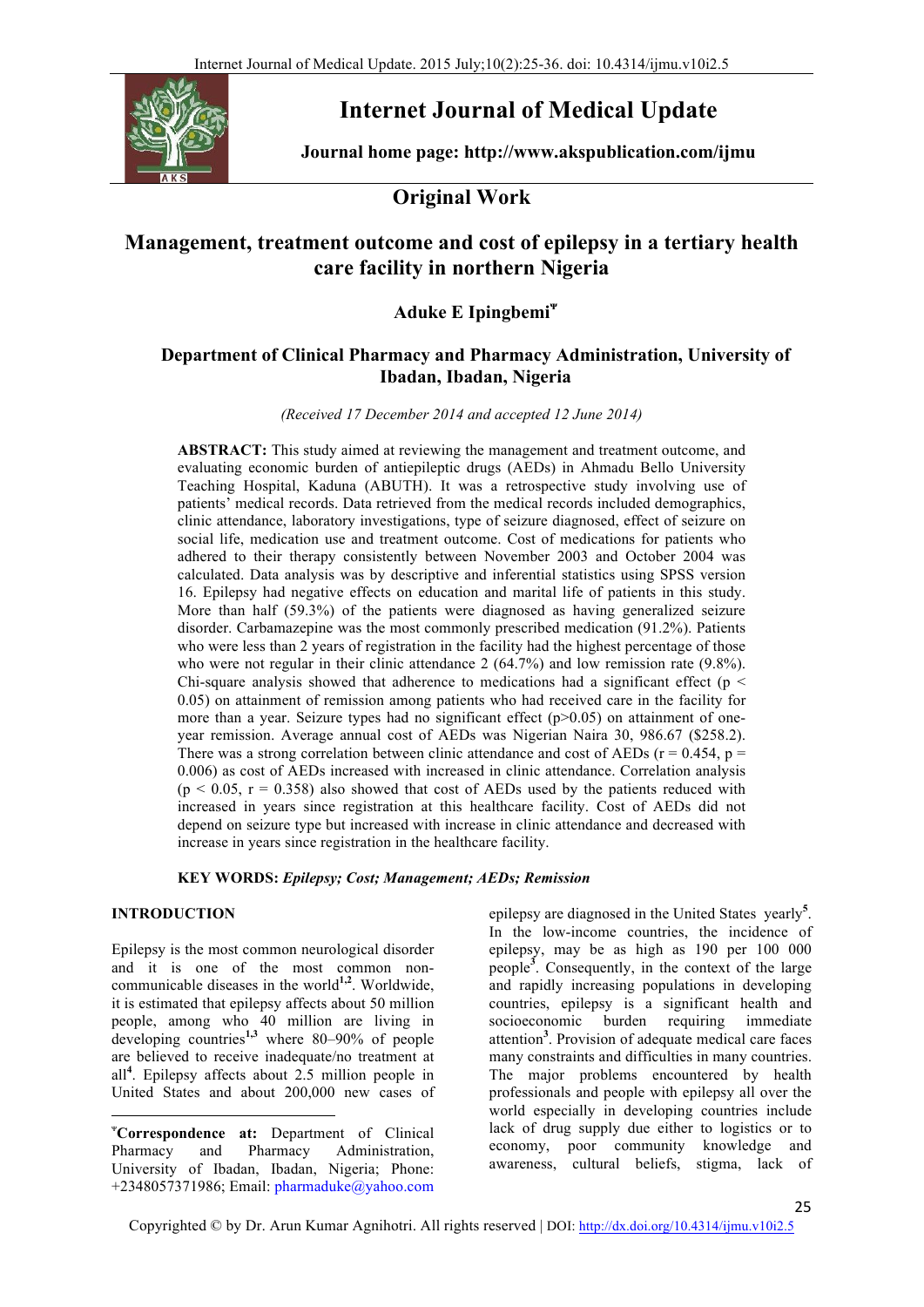government resources, poor economy, and lack of infrastructure**<sup>4</sup>** .

Epilepsy affects the quality of life of the sufferers**<sup>6</sup>** and the condition is highly stigmatized because of the commonly held misconception that epilepsy is contagious and negative meanings are attached to its outward manifestation (seizures)**<sup>7</sup>** . Epilepsy affects morbidity and mortality of patients as well as their 'quality of life', which is composed of physical, social and mental well being**<sup>8</sup>** . Epilepsy has been shown to have a negative impact on social life (employment, driving, marriage, social isolation, and education opportunities) of the sufferers<sup>4</sup>. Epilepsy has psychosocial effect on caregivers, siblings, work and other interpersonal relationships of everyone involved in the care of a member with epilepsy**<sup>9</sup>** . Aside from the psychological effect, patients with epilepsy often sustain physical injury especially during status epilepticus attacks. Moreover, studies have also shown that people with epilepsy have an increased risk of premature death 2-3 times higher than the general population**<sup>10</sup>**. Half of these deaths occurs at home and are sudden unexpected deaths. Suicide accounts for 7-22% of death in epilepsy and these patients are 5-10 times likely to commit suicide than the general population. Suicidal tendency has been reported to be worse with patient with temporal lobe epilepsy**<sup>11</sup>**.

The choice of medication for management of epilepsy varies depending of the type of seizure. In developing countries, phenobarbitone has been reported to be the most commonly prescribed medicine not because of it efficacy but due to its availability and low cost**12,13**.

Several studies have been carried out in different part of Africa on management of epilepsy with results showing that the choice of Anti Epileptic Drugs (AEDs) varied with health institutions**12,14**. It is known that about 70% of people with epilepsy could live seizure–free lives if treated with AEDs**<sup>5</sup>** . While there are plethora of studies on the management and cost of epilepsy worldwide**14-17** only few studies have been undertaken in Nigeria**18,19**. However, studies combining detail management, treatment outcome and the cost of treatment of epilepsy are rare in the country particularly in the northern part of Nigeria. This study aimed at reviewing the management and evaluating economic burden of AEDs in Ahmadu Bello University Teaching Hospital, Kaduna.

# **METHODOLOGY**

## **Sampling**

The psychiatry clinic of Ahmadu Bello University Teaching Hospital (ABUTH), Kaduna is now relocated to Zaria where the University is sited. ABUTH is the largest teaching hospital in the

northwest of Nigeria. It is also a referral centre for other secondary healthcare facilities in the region. The study is a retrospective design using selected patients' folders and medical records in the clinic.. A whole population of patients diagnosed with epilepsy who had attended clinic between January 2003 and December 2004 were enrolled for the study. The hospital's number of patients who attended clinic at least six times during this period was sorted out for the second stage of data collection. This sampling criterion was based on the fact that stable patients were usually given a minimum of sixteen weeks interval between appointments (personal communication from clinician).

## **Data collection procedure**

The hospital unit numbers of patients diagnosed with epilepsy in ABUTH who attended clinics between January 2003 and December 2004 were collected from the out patients' clinic department register which usually held twice a week, Mondays and Thursdays. The data was analyzed using Statistical Package for the Social Sciences (SPSS) version 16.0 and the frequency of attendance was determined.

The case note/medical records of patients that had 6 or more clinic attendances were further used for data collection using structured data. Data collected included socio-demographic data, age at first registration at this healthcare facility, age of onset of epilepsy, years since registration at this healthcare facility, occupation, effect of epilepsy on marital life and education.. Others included risk factors , alternative therapy if ever used, signs and symptoms, diagnosis and laboratory investigations. The following data were also collected: other comorbid diseases or disorder, medications used, side effects of medications used, overall clinic attendance and general treatment outcome.

Patients diagnosed with epilepsy who had attended clinics for more than one year were used to determine patients who were free of seizure for at least one year. Within this group, those that attained one-year remission were compared to those who had not (as of their last clinic visit) with respect to regular clinics attendance (patients who had missed clinic appointment at least for 4 months were regarded as those not regular in clinic attendance), adherence to therapy (those who had at least one record of poor adherence between 2003 and 2004 were said to have poor adherence to therapy).

Cost of epilepsy involves direct medical cost of patients with "active" epilepsy (i.e. epilepsy with recurring seizures and/or under current treatment). In this study, patients (within the epilepsy patients' population) who had attended clinics regularly between November 2003 and October 2004 (1 year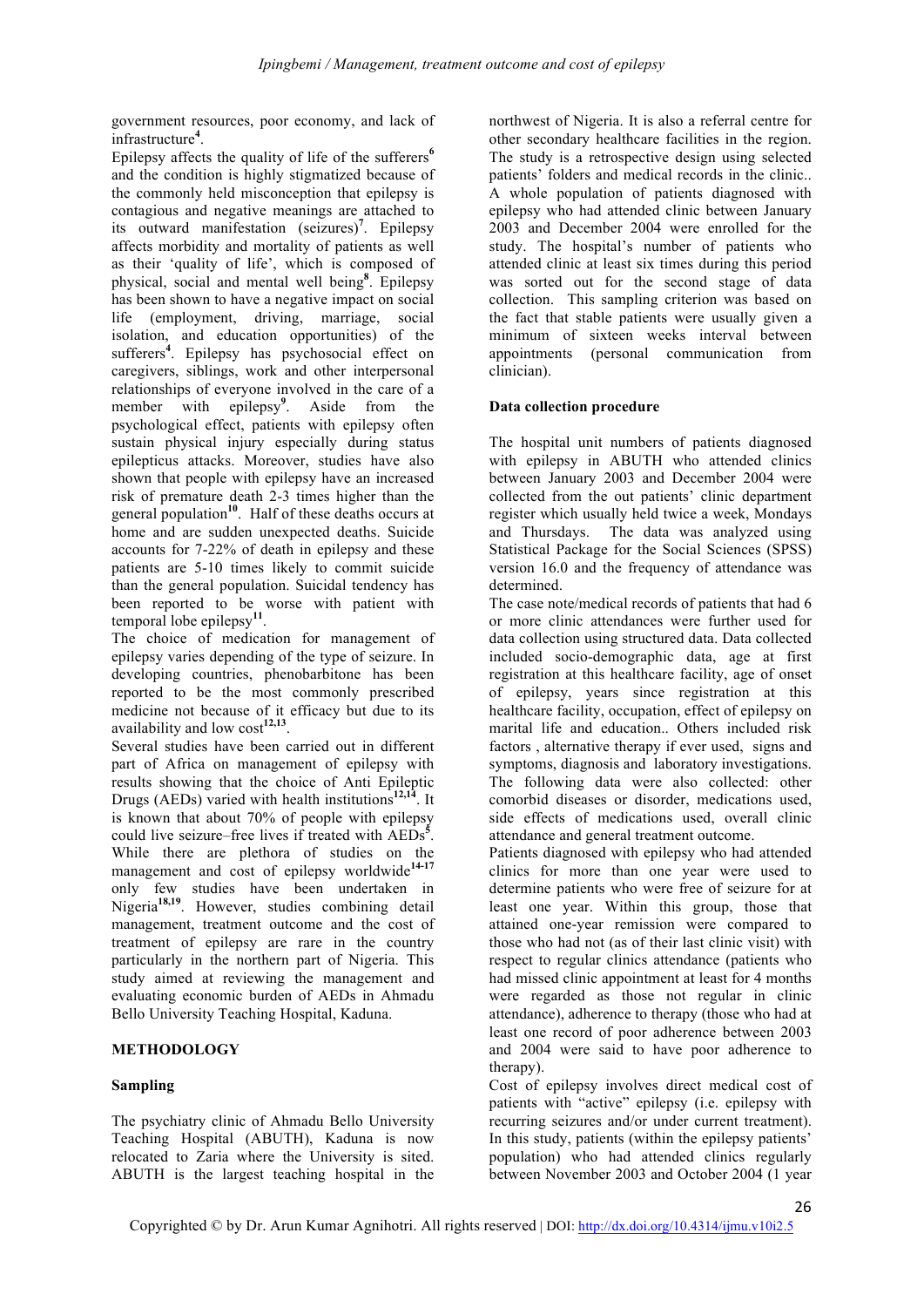follow-up) and did not miss any clinic attendance and had no record of non-adherence to therapy were used. The cost item evaluated in this study was basically the cost of medications used by patients during this period.

#### *Inclusion Criteria*

All patients that have been diagnosed with epilepsy in the study centre and had at least 6 clinic attendances between January 2003 and December 2004, irrespective of their age or sex.

#### *Exclusion Criteria*

- Patients that were not diagnosed with epilepsy
- Patients diagnosed with epilepsy in the study centre and who had less than 6 clinic attendances between January 2003 and December 2004.
- Patients newly diagnosed with epilepsy.

## **Data Analysis**

Data was entered into Statistical Package for the Social Sciences (SPSS) version 16 and analyzed. Frequencies of variables were determined, chisquare was used to determine levels of significance at  $p < 0.05$  of effect years of care in this facility on attainment of remission, effect of adherence on attainment of remission among patients who had received care in the facility for more than a year and effect on seizure type on attainment of remission. Correlation analysis was use to test for relationship between cost of AEDs and clinic attendance and year since registration in the healthcare facility (p<0.05 was considered significant).

The research protocol was approved by the local ethical committee of the hospital before the study was carried out.

## **RESULT**

Ninety-two patients were diagnosed with epilepsy and had at least 6 clinic attendances within the study period. One folder was empty (devoid of notes) and could not be used further. The results indicated below were obtained from the other 91 epilepsy patients.

#### **Age distribution of patients diagnosed with epilepsy as seen at ABUTH**

More than half of the patients were teenagers while some were in their twenties at the time of their registration with the healthcare facility. Thirty-six patients had no record of age of onset of epilepsy. Majority (74.6%) of the patients were less than 20 years of age at the time of onset of epilepsy disorder. (**Figure 1** and **2**)



**Figure 1: Age at first contact with orthodox facilities of patients with epilepsy**



**Figure 2: Age of onset of epilepsy in the epileptic patients**

#### **Demographic Data of Patients**

The demographical data of the patient are presented in **Table 1.**

#### **Risk Factors for Epilepsy**

Risk factors are factors that predispose an individual to epilepsy. Risk factor was indicated for 53 of the 91 patients. The most common risk factor for seizure disorder among the patients was febrile convulsion. It is depicted in the pie-chart below (**Figure 3**).

## **Diagnosis of Epilepsy**

More than half (59.3%) of the patients were diagnosed as having generalized seizure disorder tonic-clonic seizure (53-generalized tonic clonic and 1 myoclonic seizure). While, 39.0% were diagnosed as partial seizures (20 complex, 2 simple partial and 1 partial motor seizure). (**Table 2**)

#### **Effect of epilepsy on education and marital life**

Out of the 91 patients used for this study, 36 patients had record of the effect of epilepsy on their education, 69.5% of them were either withdrawn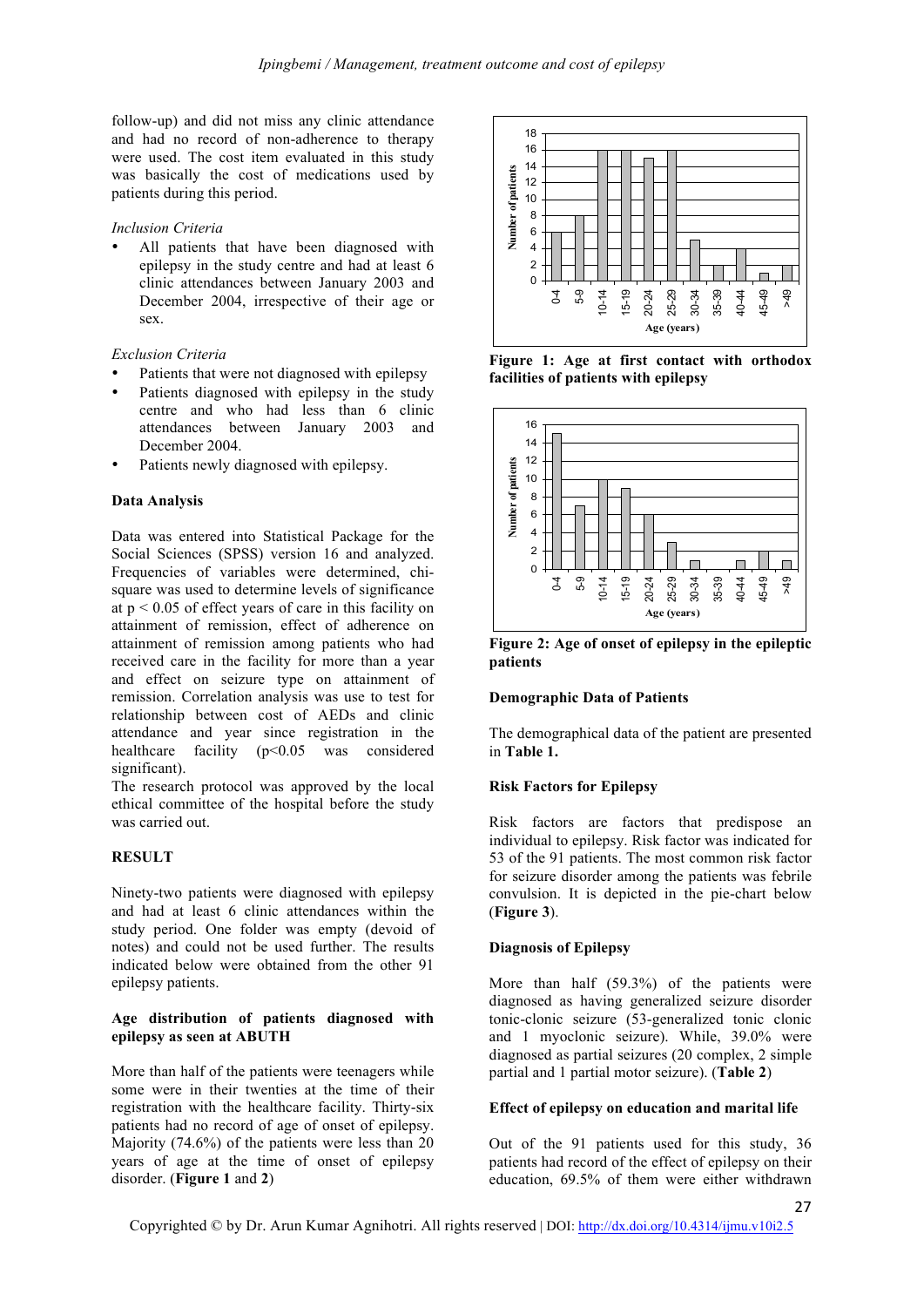from school or slow in learning or could not even go to school because of epilepsy. (**Table 3**)

The effect of epilepsy on marital life was also taken into consideration (18 years was considered as marriageable age). Thirty nine patients (42.9%)

were below marriageable age. Two patients were divorced as a result of epilepsy while 25 (27.5%) were above the marriageable age at onset of epilepsy and one of these 25 patients was unable to marry because of epilepsy.

| <b>Demographic Factors</b> | Option              | Frequency      | Percentages |
|----------------------------|---------------------|----------------|-------------|
|                            | Male                | 48             | 52.7        |
| <b>Sex</b>                 | Female              | 43             | 47.3        |
|                            | Total               | 91             | 100         |
|                            | Single              | 66             | 72.5        |
|                            | Married             | 23             | 25.3        |
| <b>Marital status</b>      | Divorced            | $\overline{2}$ | 2.2         |
|                            | Total               | 91             | 100         |
|                            | No formal education | 5              | 12.8        |
|                            | Koranic education   | $\overline{3}$ | 7.7         |
|                            | Nursery school      | $\overline{4}$ | 10.2        |
| <b>Educational level</b>   | Primary school      | 14             | 35.9        |
|                            | Secondary school    | 9              | 23.1        |
|                            | Tertiary            | $\overline{4}$ | 10.2        |
|                            | Not recorded        | 52             | 57.1        |
|                            | Total               | 91             | 100         |
|                            | Child               | 36             | 39.6        |
|                            | Student             | 18             | 19.8        |
|                            | Housewife           | 11             | 12.1        |
| Occupation                 | Privately Employed  | 11             | 12.1        |
|                            | Applicants          | $\overline{4}$ | 4.4         |
|                            | Civil Servant       | 5              | 5.5         |
|                            | Not recorded        | 6              | 6.6         |
|                            | Total               | 91             | 100         |

## **Table 1: Demographic data of patients**



**Figure 3: Risk factor among patients diagnosed of epilepsy**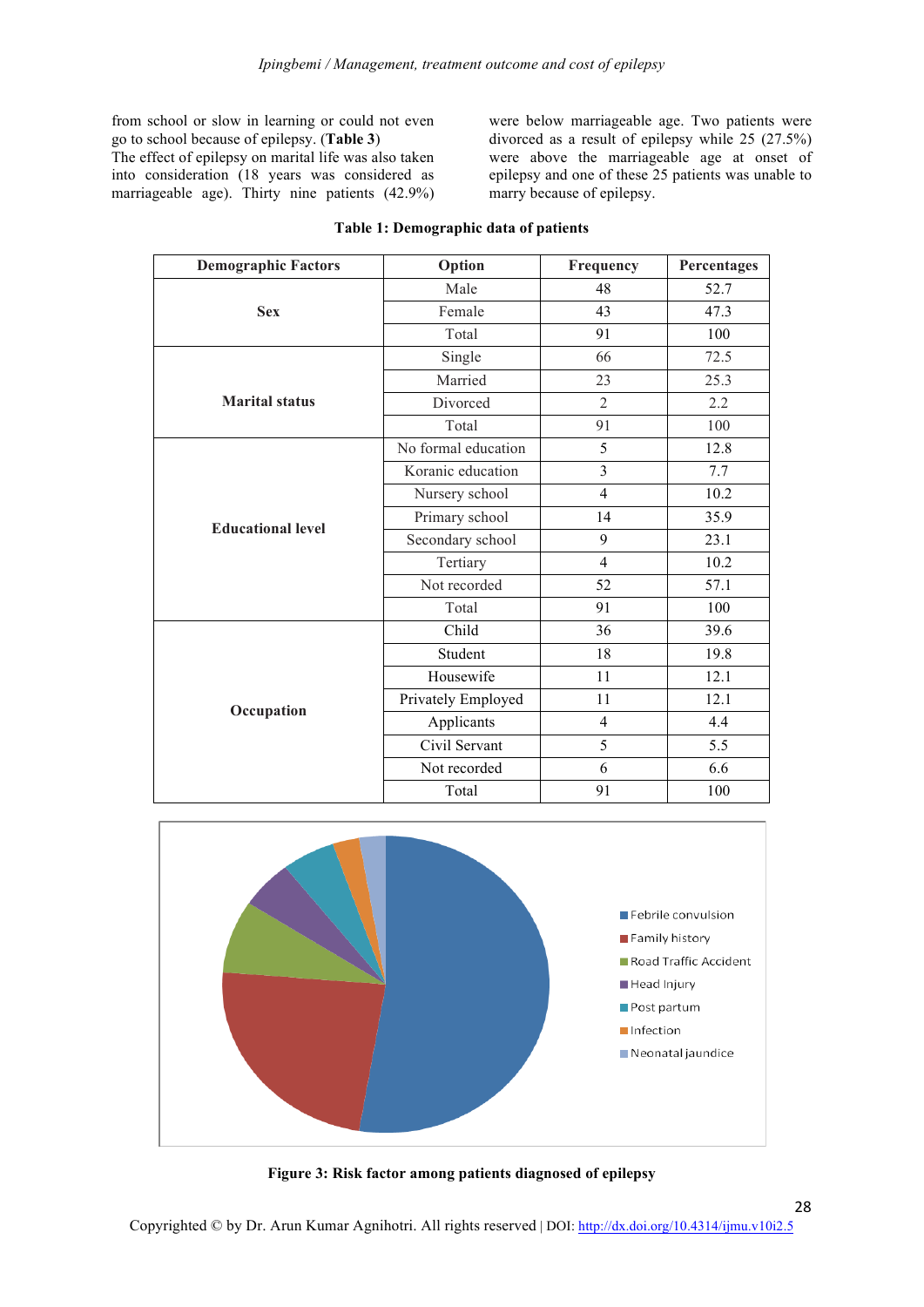| <b>Class of seizure</b> | <b>Specific Diagnosis</b> | <b>Patients</b><br><b>Number</b> | <b>Patients</b><br>Percentage |
|-------------------------|---------------------------|----------------------------------|-------------------------------|
| Generalized             | Tonic-clonic              | 53                               | 58.3                          |
| Generalized             | Myoclonic seizure         |                                  | 1.1                           |
| Partial                 | Partial motor seizure     | 1                                | 1.1                           |
| Partial                 | Simple partial            | $\overline{2}$                   | 2.2                           |
| Mixed seizure           | Mixed seizure             | 2                                | 2.2                           |
| Status epilepticus      | Status epilepticus        |                                  | 1.1                           |
| Total                   |                           | 91                               | 100                           |

## **Table 2: Specific diagnosis of epilepsy**

## **Table 3: Effect of epilepsy on education**

| <b>Effect of Epilepsy on Education</b> | Number of Patients Percentage (%) |      |
|----------------------------------------|-----------------------------------|------|
| Dropped out because of embarrassment   |                                   | 2.8  |
| Cannot go to school                    | 4                                 | 11.1 |
| Slow learning                          | 3                                 | 8.3  |
| Withdrawn from nursery school          | $\overline{2}$                    | 5.6  |
| Withdrawn from primary school          | 6                                 | 16.7 |
| Withdrawn from secondary school        | 7                                 | 19.4 |
| Withdrawn from tertiary                | $\overline{2}$                    | 5.6  |
| Doing well in school                   | 11                                | 30.6 |
| Total                                  | 36                                | 100  |

## **Laboratory investigations**

The most common laboratory investigations carried out on these patients included serum urea & electrolyte, full blood count (FBC) & differential (27), malaria parasite test (8), stool microscopy (26), general hematological investigations, Microscopy culture and sensitivity of urine (14), urinalysis (7), liver function test (2), serum glucose test  $(12)$ , Skull X-ray  $(6)$ , fundoscopy  $(3)$ , Electroencephalography (EEG) (7) and Computerized Tomography (CT) scan (2). Co morbid mental or neurological disorder was not recorded for 4 patients (2 patients of both sexes), 67 patients (77.0%) had no comorbid mental disorder (38 males and 29 females). Twenty patients (23.0%) presented with comorbid mental or neurological disorders (8 males and 12 females).

## **Treatment of epilepsy**

*Medication:* Carbamazepine was the most commonly prescribed medication (91.2%) for the epileptic patients in ABUTH under the period of study. (**Table 4**)

*Non-pharmacological Management*: Nonpharmacological management carried out on the epileptic patients included counseling, psychotherapy and group counseling. Nonpharmacological management was not recorded for 20 patients. Counseling of patients by their doctors either to comply with treatment or follow-up is the most common form of non-pharmacological management noted in this study (84.5% of the patients). Psychotherapy was carried out on 12 (16.9%) patients. Only one patient underwent group counseling which is usually a form of counseling given to all ambulatory patients with mental disorder in the hospital. However, physiotherapy was recommended for a patient as a result of co-morbid disease (patient was experiencing weakness of flexors of his right hand for more than three days).

Use of alternative therapy prior to medical intervention was not recorded for 57 (62.6%) patients. Sixteen of 34 (47.1%) who had record of use of alternative therapy had never used alternative therapy. However, seventeen (50.0%) had used traditional medicine while one (2.9%) had undergone religious intervention.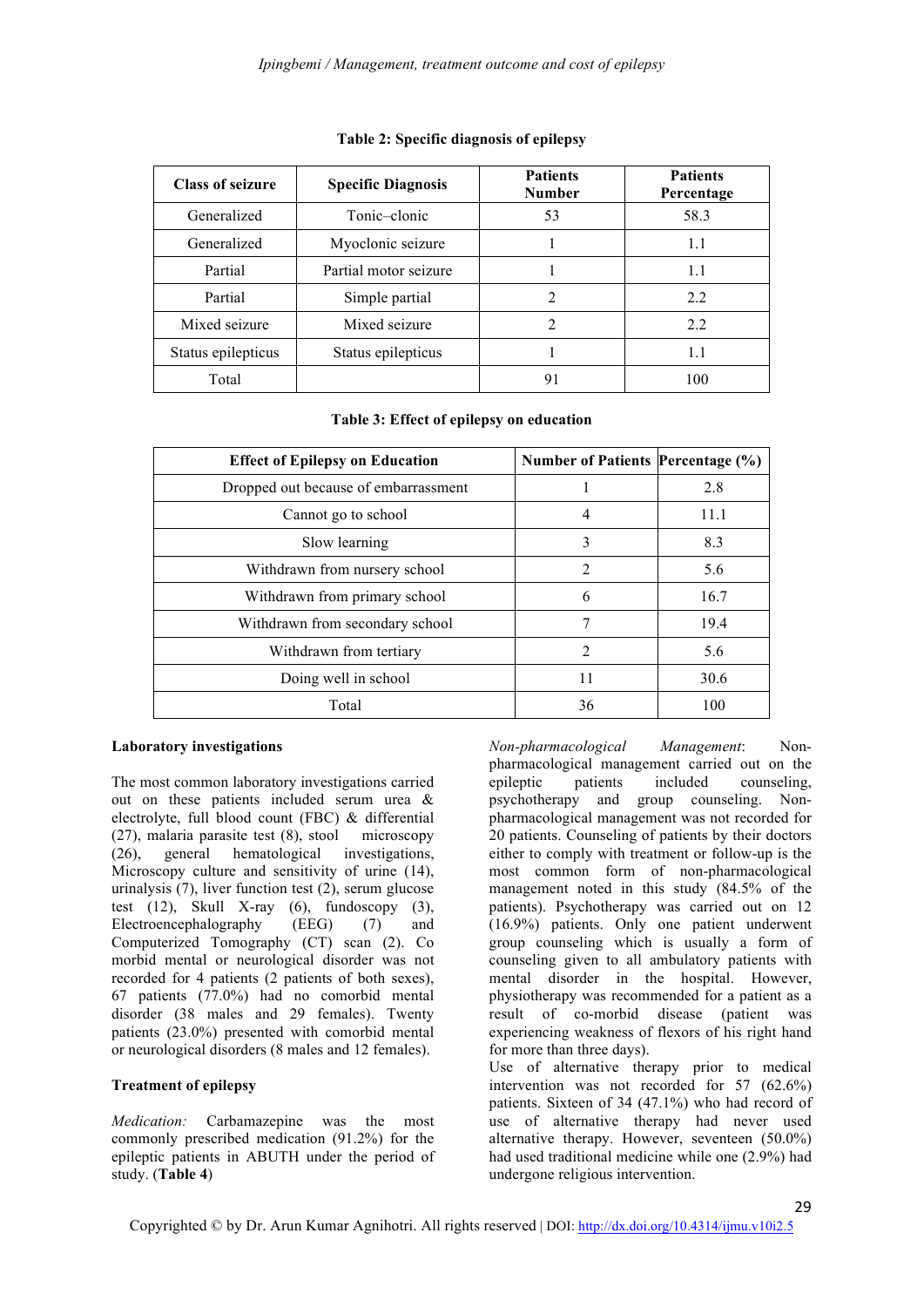#### **Treatment outcome and remission**

Patients who had missed clinic appointments for at least 4 months were regarded as those not regular in clinic attendance. Out of 91 patients enrolled in this study, only 39 (42.9%) were not regular in clinic attendance, while 52 (57.1%) were attending regularly. (**Table 5**)

Six of 22 (30.0%) patients who had been on treatment for more than 4 years attained more than 2 years remission, while 10 (50.0%) of them still experienced seizures within 6 months of their last clinic visit. (**Table 6**)

Out of 39 patients that has been attending clinic for more than 2 year, 17 (43.6%) attained one-year remission. There is a significant difference in attainment of remission and years of care in this facility. 2 x 2 Chi-square test with rate correction for continuity is  $7.96$ , p value=  $0.005$ . (**Table 7**)

Patients who had at least one record of poor adherence between 2003 and 2004 were said to have poor adherence to therapy. Eighteen (40.9%) of 44 patients that adhered to their therapy attained one-year remission, while 26 were not yet free of seizures. Adherence was also found to have a significant effect on attainment of remission among

patients who had received care in the facility for more than a year. 2 x 2 Chi-square test with rate correction for continuity is 6.881, p=0.009. (**Table 8**)

There were 64 patients who had more than one year since registration in the facility. 2 x2 Chi-square test with rate correction for continuity is 2.613, p value =0.106. (**Table 9**)

#### **Cost of seizure disorders**

Conversion of Nigerian Naira  $(\mathbb{H})$  to US dollar  $(\mathbb{S})$ was ₦120 to \$1, at the time of data collection. The patients whose data were tabulated in Table 10 are patients who were consistent in their clinic attendance between November 2003 and October 2004 (100.0% clinic attendance). Two patients' occupation was not recorded. Eight were either self-employed or civil servants. Majority of the patients (66.7%) were unemployed (students, children, housewives or job-applicants) who depend on their parents or husband for financial support. This implies that the cost of treatment of their illness is the sole responsibilities of their caregivers. (**Table 10**)

| Table 4: Anti-epileptic medications prescribed for epileptic patients in ABUTH, Kaduna between 2003 |  |
|-----------------------------------------------------------------------------------------------------|--|
| and 2004                                                                                            |  |

| <b>Medication</b><br>prescribed | <b>Class/Subclass</b> | <b>Number of patients</b><br>using medication | % of patients<br>using medication |
|---------------------------------|-----------------------|-----------------------------------------------|-----------------------------------|
| Carbamazepine                   | Iminostilbenes        | 83                                            | 91.2                              |
| Diazepam                        | Benzodiazepines       | 31                                            | 34.1                              |
| Phenobarbitone                  | Barbiturate           | 18                                            | 19.8                              |
| Clonazepam                      | Benzodiazepines       | 14                                            | 15.4                              |
| Phenytoin                       | Hydantoin             | 7                                             | 7.7                               |
| Primidone                       | Deoxybarbiturate      | 4                                             | 4.4                               |
| Sodium Valproate                | Valproic acid         | $\overline{4}$                                | 4.4                               |
| Ethosuximide                    | Succinimides          |                                               | 1.1                               |
| Nitrazepam                      | Benzodiazepine        |                                               | 1.1                               |

|  |  |  |  |  |  |  |  |  | Table 5: Cross tabulation of years since contact with orthodox facilities and clinic attendance |  |  |  |  |  |
|--|--|--|--|--|--|--|--|--|-------------------------------------------------------------------------------------------------|--|--|--|--|--|
|--|--|--|--|--|--|--|--|--|-------------------------------------------------------------------------------------------------|--|--|--|--|--|

| <b>Years since contact</b>         | <b>Clinic Attendance</b>            |                                 |               |
|------------------------------------|-------------------------------------|---------------------------------|---------------|
| with orthodox<br><b>facilities</b> | Not regular in clinic<br>attendance | Regular in clinic<br>attendance | <b>Total</b>  |
| $\leq$ years                       | 18 (35.3%)                          | $33(64.7\%)$                    | $51(100.0\%)$ |
| 2-4 years                          | $9(45.0\%)$                         | $11(55.0\%)$                    | $20(100.0\%)$ |
| $>4$ years                         | $12(60.0\%)$                        | $8(40.0\%)$                     | $20(100.0\%)$ |
| Total                              | 39 (42.9%)                          | 52 (57.1%)                      | $91(100\%)$   |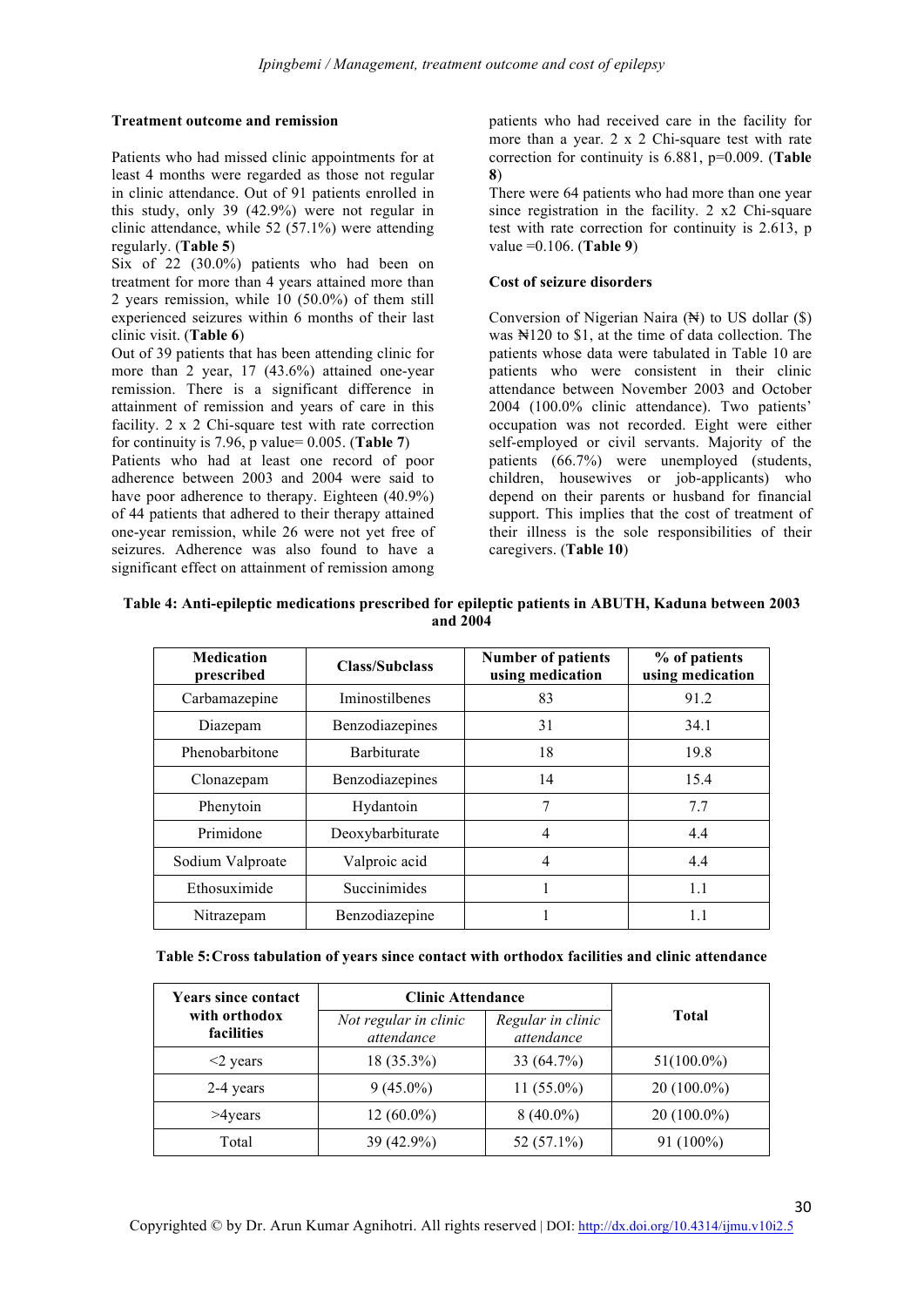| <b>Years since</b>                                | <b>General Treatment outcome</b>           |                                                     |                                           |                             |              |  |
|---------------------------------------------------|--------------------------------------------|-----------------------------------------------------|-------------------------------------------|-----------------------------|--------------|--|
| registration<br>at this<br>healthcare<br>facility | <i>Free of</i><br>Seizure in<br>$>$ 2years | Free of<br>Seizure<br><i>between</i><br>$1-2$ vears | Seizure<br><i>hetween</i><br>6month-1year | Seizure<br>$in<$ 6 $months$ | <b>Total</b> |  |
| $\leq$ years                                      |                                            | $5(9.8\%)$                                          | $14(27.4\%)$                              | 32(62.7%)                   | 51           |  |
| 2-4 years                                         | $4(20.0\%)$                                | $5(25.0\%)$                                         | $5(25.0\%)$                               | $6(30.0\%)$                 | 20           |  |
| $>4$ vears                                        | $6(30.0\%)$                                | $2(10.0\%)$                                         | $2(10.0\%)$                               | $10(50.0\%)$                | 20           |  |
| Total                                             | 10                                         | 12                                                  | 21                                        | 48                          | 91           |  |

# **Table 6: Cross tabulation of general treatment outcome and years since registration at this healthcare facility**

## **Table 7: Cross tabulation of years since contact with orthodox facilities and remission of epileptic patients as seen at ABUTH**

| <b>Years since contact</b><br>with orthodox | <b>Remission</b>        | <b>Total</b>     |               |  |
|---------------------------------------------|-------------------------|------------------|---------------|--|
| facilities                                  | <i>l</i> year remission | Not in remission |               |  |
| $>1-2$ years                                | $5(13.9\%)$             | 31 $(86.1\%)$    | $36(100.0\%)$ |  |
| $>$ 2years                                  | $17(43.6\%)$            | $22(56.4\%)$     | 39 (100.0%)   |  |
| Total                                       | 22                      | 53               | 75            |  |

|  |  | Table 8: Cross tabulation of adherence and remission of epileptic patients as seen at ABUTH |  |  |
|--|--|---------------------------------------------------------------------------------------------|--|--|

| Adherence | <b>Remission</b>      |                  |               |
|-----------|-----------------------|------------------|---------------|
|           | One-year<br>remission | Not seizure free | <b>Total</b>  |
| Good      | 18 (40.9%)            | $26(59.1\%)$     | 44 (100.0%)   |
| Poor      | $4(12.9\%)$           | $27(87.1\%)$     | $31(100.0\%)$ |
| Total     | 22                    | 53               | 75            |

# **Table 9: Cross tabulation of type of seizure and remission of epileptic patients as seen at ABUTH**

|                 | <b>Remission</b>   |                  |                |  |
|-----------------|--------------------|------------------|----------------|--|
| Type of seizure | One-year remission | Not seizure free | <b>Total</b>   |  |
| Generalized     | $10(22.2\%)$       | 35 (77.8%)       | 45 $(100.0\%)$ |  |
| Partial         | $8(42.1\%)$        | $11(57.9\%)$     | 19 (100.0%)    |  |
| Total           | 18                 | 46               | 64             |  |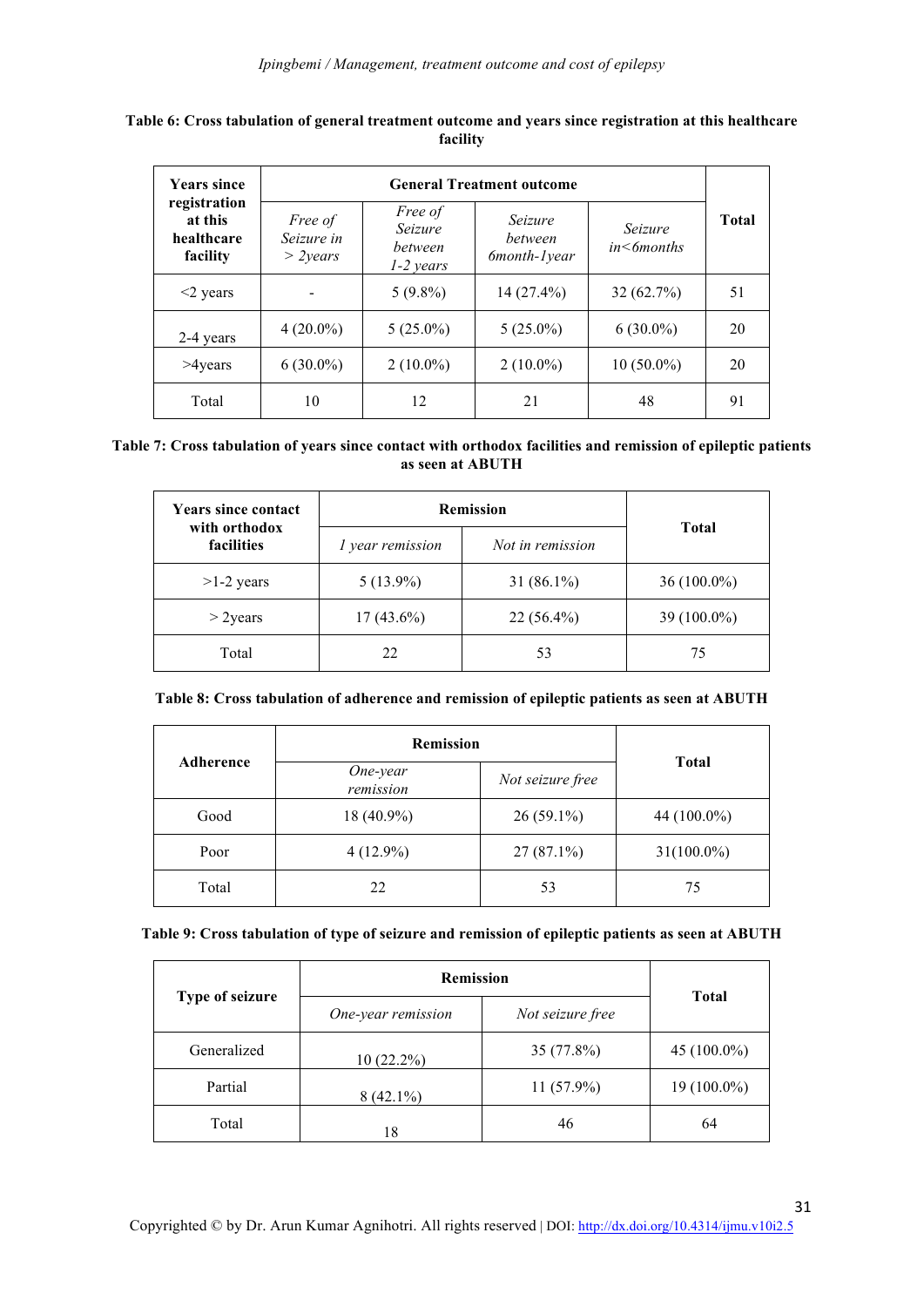| $\mathbf{S}/\mathbf{N}$ | <b>Diagnosis</b>             | Age            | Occupation             | Number of<br><b>Clinics</b><br><b>Attended</b> | <b>Years Since</b><br>first contact<br>with<br>orthodox<br>facilities | <b>Total Cost of</b><br>Drugs used $(\rightarrow)$ | <b>Total Cost of</b><br>AEDS used $(\rightarrow)$ |
|-------------------------|------------------------------|----------------|------------------------|------------------------------------------------|-----------------------------------------------------------------------|----------------------------------------------------|---------------------------------------------------|
| 1                       | G. Tonic-<br>clonic          | 20             | Student                | 6                                              | 1.19                                                                  | 24,200(\$201.7)                                    | 18,270(\$152.3)                                   |
| $\overline{2}$          | G. Tonic-<br>clonic          | 11.5           | Child                  | 10                                             | 1.20                                                                  | 14,016(\$116.8)                                    | 13,300(\$110.8)                                   |
| $\mathfrak{Z}$          | G. Tonic-<br>clonic          | 17             | Student                | 10                                             | 1.27                                                                  | 33,484(\$279.0)                                    | 33,033(\$275.3)                                   |
| $\overline{4}$          | Seizure<br>disorder          | 48             | Petty trader           | 6                                              | 1.28                                                                  | 28,835(\$240.3)                                    | 25,550(\$212.9)                                   |
| 5                       | T.L.E                        | 26             | Petty trader           | $\boldsymbol{7}$                               | 1.31                                                                  | 34,733(\$289.4)                                    | 34,569(\$288.1)                                   |
| $\sqrt{6}$              | T.L.E                        | 26             | Housewife              | 11                                             | 1.38                                                                  | 37,971(\$316.4)                                    | 37,501(\$312.5)                                   |
| $\boldsymbol{7}$        | Myoclonic                    | 25             | Housewife              | 13                                             | 1.46                                                                  | 43,300(\$360.8)                                    | 41,274(\$344.0)                                   |
| $\,$ 8 $\,$             | G. Tonic-<br>clonic          | 40             | Farmer                 | 12                                             | 1.54                                                                  | 57,105(\$475.9)                                    | 50,454(\$420.5)                                   |
| $\boldsymbol{9}$        | Seizure<br>disorder          | 8              | Student                | $\,$ 8 $\,$                                    | 1.98                                                                  | 35,788(\$298.2)                                    | 33,705(\$280.9)                                   |
| 10                      | G. Tonic-<br>clonic          | 50             | Policeman              | 6                                              | 2.17                                                                  | 25,550(\$212.9)                                    | 25,550(\$212.9)                                   |
| 11                      | G. Tonic-<br>clonic          | 12             | Student                | 6                                              | 2.32                                                                  | 12,775(\$106.4)                                    | 12,775(\$106.4)                                   |
| 12                      | Mixed seizure                | 18             | Student                | 9                                              | 2.37                                                                  | 45,690(\$380.8)                                    | 39,239(\$327.0)                                   |
| 13                      | Complex<br>partial           | 39             | Not<br>recorded        | $\boldsymbol{7}$                               | 2.39                                                                  | 40,643(\$338.7)                                    | 37,960(\$316.3)                                   |
| 14                      | G. Tonic-<br>clonic          | 15             | Student                | $\overline{4}$                                 | 2.58                                                                  | 15,890(\$132.4)                                    | 15,890(\$132.4)                                   |
| 15                      | G. Tonic-<br>clonic          | 11             | Child                  | 9                                              | 2.58                                                                  | 27,515(\$229.3)                                    | 25,550(\$212.9)                                   |
| 16                      | G. Tonic-<br>clonic          | 12             | Student                | $\,$ 8 $\,$                                    | 2.60                                                                  | 27,736(\$231.1)                                    | 25,500(\$212.5)                                   |
| 17                      | G. Tonic-<br>clonic          | 23             | <b>Not</b><br>recorded | 11                                             | 2.71                                                                  | 59,331(\$494.4)                                    | 55,172(\$459.8)                                   |
| 18                      | T.L.E                        | 26             | Student                | 6                                              | 3.27                                                                  | 41,809(\$348.4)                                    | 37,960(\$316.3)                                   |
| 19                      | G. Tonic-<br>clonic          | 22             | Unemployed             | 5                                              | 3.31                                                                  | 39,428(\$328.6)                                    | 38,115(\$317.6)                                   |
| 20                      | Complex<br>partial           | 8              | Child                  | $\mathfrak{S}$                                 | 3.62                                                                  | 27,160(\$226.3)                                    | 25,500(\$212.5)                                   |
| 21                      | T.L.E                        | 25             | Tailor                 | 6                                              | 6.53                                                                  | 7,317(\$61.0)                                      | 5,390(\$44.9)                                     |
| 22                      | G. Tonic-<br>clonic          | 4              | Child                  | 16                                             | 7.11                                                                  | 47,696(\$397.5)                                    | 45,958(\$383.0)                                   |
| 23                      | G. Tonic-<br>clonic          | $\overline{9}$ | Student                | $\sqrt{5}$                                     | 7.15                                                                  | 11,335(\$94.5)                                     | 9,415 (\$78.5)                                    |
| 24                      | Complex<br>partial           | 12             | Child                  | 16                                             | 7.71                                                                  | 31,493(\$262.4)                                    | 29,402(\$245.0)                                   |
| 25                      | G. Tonic-<br>clonic          | 21             | Student                | 3                                              | 7.92                                                                  | 37,960(\$316.3)                                    | 37,960(\$316.3)                                   |
| 26                      | T.L.E                        | 26             | Unemployed             | 12                                             | 8.21                                                                  | 42,834(\$356.95)                                   | 32,096(\$267.5)                                   |
| 27                      | <b>Status</b><br>epilepticus | 39             | Teacher                | $\mathfrak s$                                  | 8.96                                                                  | 40,880(\$340.7)                                    | 25,550(\$212.9)                                   |
| 28                      | G. Tonic-<br>clonic          | 24             | Farmer                 | 6                                              | 11.51                                                                 | 2,256(\$18.8)                                      | 2,160(\$18.0)                                     |
| 29                      | G. Tonic-<br>clonic          | 26             | Civil servant          | 12                                             | 16.95                                                                 | 40,673(\$338.9)                                    | 39,900(\$332.5)                                   |
| 30                      | ${\bf T.L.E}$                | $28\,$         | Student                | $10\,$                                         | 29.83                                                                 | 75,510(\$629.3)                                    | 74,902(\$624.2)                                   |

#### **Table 10: Diagnosis and cost of medications of patient who had 100% clinic attendance between November 2003 and October 2004**

TLE: Temporal Lobe Epilepsy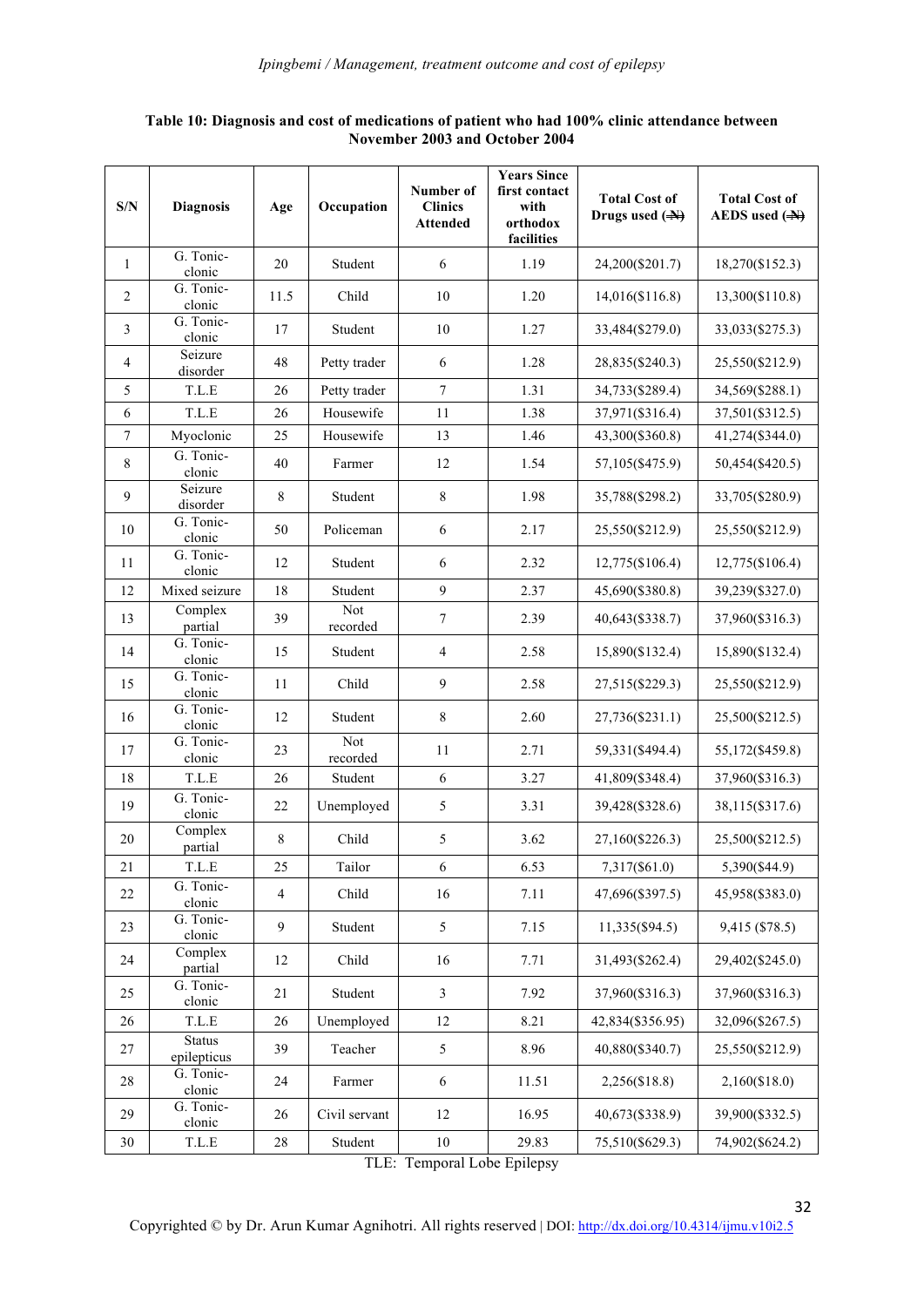## **DISCUSSION**

Majority of the patients were less than 20 years of age at the time of onset of epileptic disorder (**Figure 2**). Half of the patients were less than 20 years of age (50.6%) at first registration at this healthcare facility (**Figure 1**). Past studies have indicated that onset of epilepsy is common in patients less than 20 years**7,19**. However, a recent study in southeastern Nigeria found that only 10% of the patients were less than 20 years of age**<sup>18</sup>**. Among the patients in this study, there were more males than females (**Table 1**). Many studies have also shown higher incidences of epilepsy in males than in female<sup> $7,18,20,21$ </sup>.

About half of the patients who had record of level of education were below primary school certificate level (**Table 1**). This is in agreement with the patients' age and marital status which supported that most (45.1%) were children/teenagers and were single. The fact that a good number were teenagers explains why more than two-thirds of the patients were unemployed and had no income and they rely on their caregiver for their medical upkeep.

#### **Effects of epilepsy on social life**

Epilepsy negatively affected the education of patients under study (**Table 3**). Children with epilepsy were reported to have lower performance at school than other pupils, including those suffering from other chronic diseases that affected their attendance at school**22,23**. Studies have also shown that frequent seizure has a determining effect not only on education but also on marital life**7,24-26**. The effect of epilepsy on education is enormous. If a patient has to drop school or is slow in learning or could not go to school at all because of epilepsy, his or her level of productivity will be affected. Moreover the emotional and psychological effect of late marriage over these patients in this part of the country where girls marry at the very tender age of 12-14 years cannot be overemphasized.

#### **Risk Factors of Epilepsy**

The most common risk factor among the patients was febrile convulsion as seen in **Figure 3**. Febrile convulsions, head trauma, meningo-encephalitis, perinatal causes, cerebral palsy etc. have been reported to be major causes of seizures in Nigeria**<sup>27</sup>**, Sub-Sahara Africa**<sup>7</sup>** and other parts of the world**13,29**.

#### **Diagnosis**

Diagnoses were arrived at based on history (from patients and an eyewitness of seizure attacks) and also clinical presentations by the patients coupled

with clinical investigations. Most common laboratory investigations carried out (such as Electroencephalogram (EEG), Computerized Tomography (CT) scan, skull x-ray) were performed in some patients as indicated in past studies<sup>13,30</sup>. Some of the laboratory investigations were actually carried out to identify any source of infections which could provoke seizures. For example, malaria parasite test was carried out in some patients who were found to have febrile convulsion which could later results in seizure**<sup>3</sup>** . Generalized seizures accounted for 54 patients (59.3%) with generalized tonic clonic accounting for 53 patients while partial seizures accounted for 23 patients (39.0%) as seen on **Table 3**. Al-Zakwani *et al***<sup>30</sup>** in Oman (Arabian Peninsula) also indicated high percentage of (50.6%) of generalized tonic-clonic seizures among the epileptic patients in their study. The lower percentage of partial seizures reported in this study is similar (20%) to the study of Berhanu *et al*<sup>31</sup> in Central Ethiopia. Ogunniyi *et al***<sup>27</sup>** had earlier reported a high proportion of partial seizure (53.3%) in a community-based study in Nigeria.

#### **Medication prescribed for treatment of epilepsy**

Among all the medications prescribed, carbamazepine was the most commonly prescribed medication (**Table 4**). Phenobarbitone is generally regarded as the most commonly prescribed antiepileptic medication (AED) in developing countries<sup>15,16,20</sup> on accounts of its being 5, 15 and 20 times cheaper than phenytoin, carbamazepine and sodium valproate respectively**<sup>13</sup>**. The studies of Ezeala-Adikaibe *et al***<sup>18</sup>** conducted in eastern part of Nigeria and Sanya and Musa**<sup>17</sup>** conducted in Ilorin middle belt of Nigeria showed that carbamazepine was also the most commonly prescribed drug for epilepsy in those areas. In the study of Al-Zakwani *et al***<sup>30</sup>** in Oman (Arabian peninsula), the most common AED refill was sodium valproate (35.4%) followed by carbamazepine (30.8%) and lamotrigine (9.7%). However, none of the newer AEDs such as gabapentin, lamotrigine, levetiracetam, tiagabine, topiramate and zonisamide were used in these patients in our study probably because of the cost and their unavailability in developing countries as noted by Krishnan *et al***<sup>14</sup>** .

There was good rationale of drug use among the patients as medication prescribed was either first line or second line medication for the seizure type presented by each patient. For example, carbamazepine, used for majority of the patients is the medication of choice in both generalized and partial seizures except in myoclonic seizures. The benzodiazepines used in 49.4% are also generally effective in both classes of seizures in addition to myoclonic seizures. The latter medications are also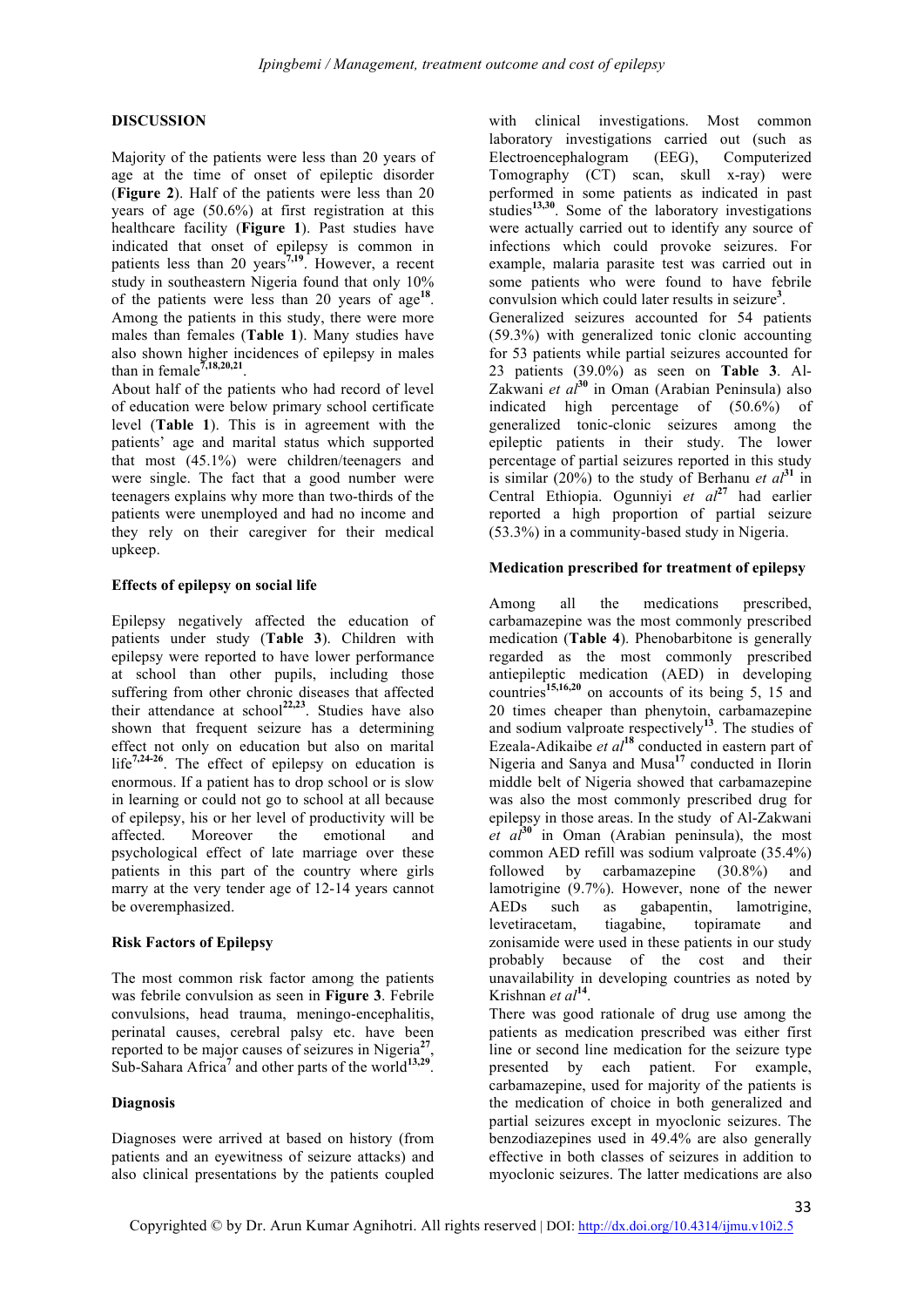preferred to the barbiturates on account of their greater efficacy and lesser side effects. Phenytoin and sodium valproate were rarely prescribed possibly on account of their relatively high cost. Ethosuximide, indicated specifically for absence seizures, again was hardly used in these patients, probably because absence seizure was not diagnosed in any of the patients.

#### **Non- pharmacological management**

Counseling of patients by their doctors either to comply with treatment or follow-up is the most common form of non-pharmacological management noted in this study being carried out among some patients. Group counseling is a counseling method in which patients with similar psychological problems were brought together by the health care team and the psychologist to discuss their problems and how such can be tackled. This method is beneficial to the patients as they shared experiences.

Half of the patients with a record of use of alternative therapy had used traditional medicine before visiting the hospital. There have been reports of patients with epilepsy in Africa visiting traditional healers first before visiting hospitals **13,31**. However, this study did not ascertain whether the use of these alternative therapies continued after commencement of treatment at ABUTH.

## **Treatment outcome and remission**

Clinic attendance and general treatment outcome is depicted in Tables 5 and 6 respectively. Patients who had less than 2 years of registration in the hospital had the highest percentage among patients who were not regular in their clinic attendance; this could probably explain the low remission rate among this group of patients (**Table 6**). Generally, majority of the patients were not regular in their clinic attendance. But this was more common among patients who were <2 years since registration at this healthcare facility. It is worthy to know that this group also tended to have a poorer treatment outcome with 90.1% having seizures within the last year of their clinic attendance (**Table 7**). Adherence to therapy and attainment of one-year remission from seizure is depicted in **Table 8**. Adherence to therapy is paramount to seizure management as poor adherence with antiepileptic drugs (AEDs) usually leads to higher rates of seizure recurrence which in turn results in increase in medical resource utilization and costs**<sup>32</sup>**. The difference in the two groups' attainment of remission is statistically significant  $X^2$  test p=0.009 (p< 0.05) (**Table 8**). Therefore, failure to adhere to therapy has a significant effect on attainment of remission in these patients. Patients that failed to adhere to therapy experienced increase in number

and severity of seizures**13,33**. Poor adherence to prescribed medications is considered to be the main cause of unsuccessful medication treatment for epilepsy**34,35**. Seizure type (either generalized or partial) has no significant ( $X^2$  test p<0.05) effect in the attainment of at least one-year remission after controlling for adherence level (**Table 9**). This suggests that patients with any type of seizure can attain remission provided the patient adhered to therapy. Other past studies in Ethiopia**<sup>23</sup>** and the United Kingdom showed that seizure type had no significant effect on the chances of achieving remission**<sup>36</sup>**. Although Sirdharam**<sup>37</sup>** has a contrary view, he reported that partial seizure had lower rate of remission compared to generalized seizure.

## **Cost of epilepsy treatment in ABUTH Kaduna**

The mean annual cost for AEDs is N30, 986.67 (\$258.2) (**Table 10**). The mean cost of total medications (both for epilepsy and other comorbid diseases) taken by these patients was N33, 697.10 (\$280.8). In India, Krishnan *et al***<sup>14</sup>**, estimated cost of \$47 per outpatient. According to UNDP**<sup>38</sup>** , more than 60% of people in the developing world are living on less than \$1 per day. The added burden of cost of epilepsy on the meager family budget is immense bearing in mind that majority of the patients (66.7%) were unemployed (students, children, housewives or job-applicants) who depend on their parents or husband for financial support. This implies that the cost of treatment of their illness is solely the responsibility of their caregivers .

Correlation analysis of clinic attendance and cost of AEDs showed that cost increased with increase clinic attendance  $(r=0.454, p=0.006)$ . This could be due to the fact that medication(s) doses and frequencies of patients attending clinic frequently (less stable patients) may have been increased, therefore resulting in increase in their medication cost. Medication cost decreased with decrease in clinic attendance. These could be a result of good treatment outcome and therefore decrease in frequencies and doses of medication(s) prescribed for such patients. There is a positive correlation  $(p<0.05, r=0.358)$  between years since registration at this healthcare facility and cost of AEDs. This result indicates that cost of AEDs used by the patients reduced with increase in years since registration at this healthcare facility. This finding is similar to that of Berto *et al***<sup>39</sup>** and Forsgren *et al***<sup>40</sup>** , who showed that direct cost (which includes cost of medication) reduces with increase in year of clinic attendance/commencement of AEDs. Berto *et al***<sup>39</sup>** also indicated that, direct cost accounted for 87.6% of total cost in which medication cost is 10.5%. This implies that medication cost (which was calculated in this study) accounted for a small percentage of the cost of illness. This therefore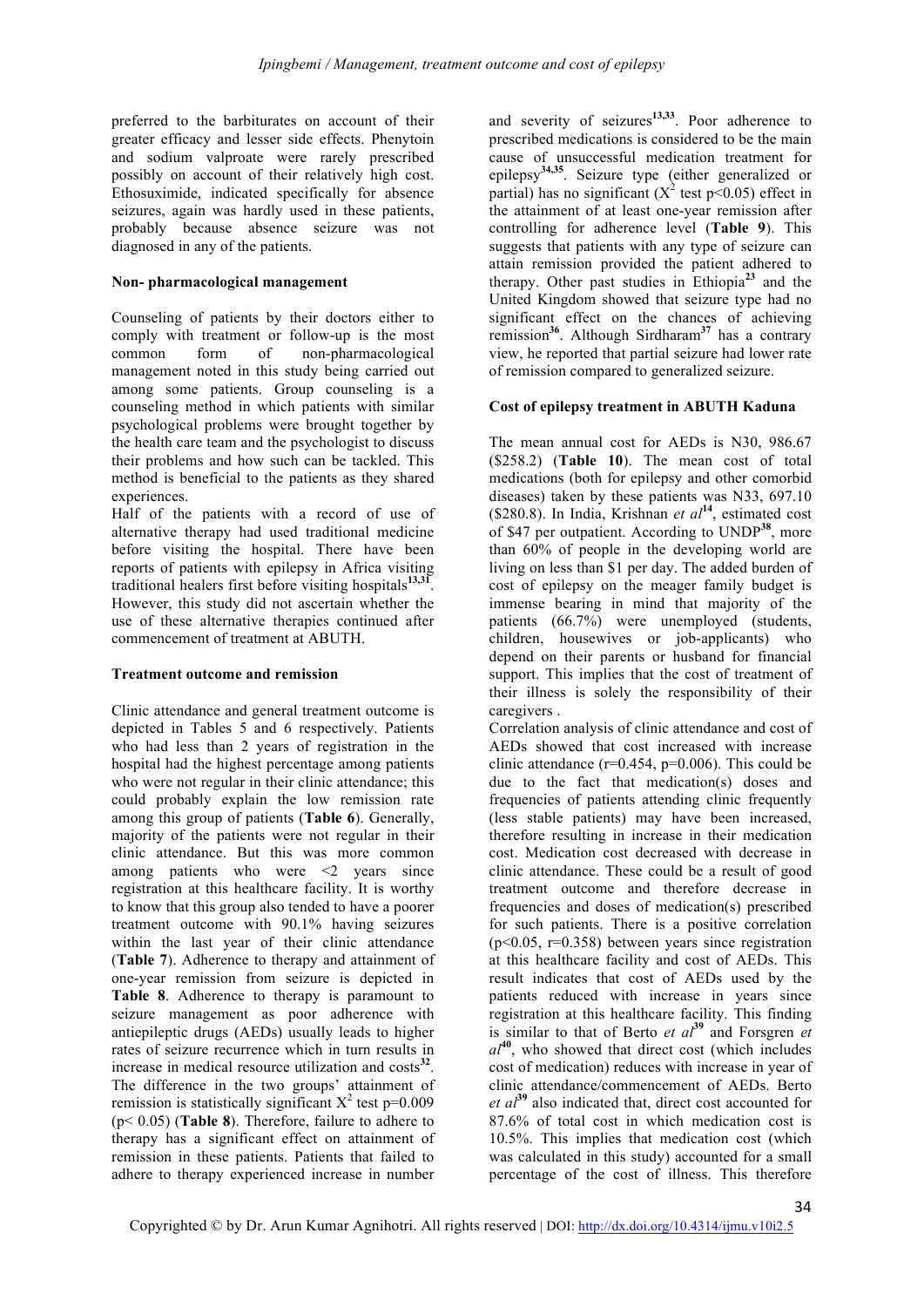means the cost of illness of epilepsy in Nigeria (if other cost items were included) will be substantially high and the economic burden on the patients, caregivers and the country as a whole cannot be overemphasized.

## **CONCLUSION**

From this study, it is seen that epilepsy affects marital life and education of the patients in ABUTH, Kaduna, as it does in other parts of the world. Half of the patients were 20 years old at first registration at this healthcare facility, larger proportions were less than that age at the onset of epilepsy. The most common risk factor identified for epilepsy in this study was febrile convulsion. Diagnosis was made based on information from eyewitnesses of attacks, patients and clinical examinations, EEG and CT scan in a few patients. Generalized tonic–clonic seizure was most commonly reported in this hospital and carbamazepine was the most commonly prescribed medication in this study centre.

In general, patients that had less than 2 years since registration at this healthcare facility were not as regular in their clinic attendance when compared with those who had more than 2 years since registration. This study revealed that the longer patients stay on therapy, the better their outcome. Non-adherence to follow-up and therapy has a significant effect on the outcome of treatment in terms of attaining one-year remission while type of seizure (Generalized or Partial) does not have a significant effect on attainment of one-year remission of seizures. The cost of AEDs used by the patients per year was high considering the fact that majority of these patients were unemployed. Cost increased with increase in clinic attendance, but decreased with increase in years since registration at this healthcare facility. There was no significant difference in cost of medications (either total medications or AEDs) as regards the type of seizure.

## **ACKNOWLEDGEMENT**

This research was self-funded. My profound appreciation goes to Prof. H. Kwanashie for her mentorship and guidance. I want to appreciate Mr Kehinde Aimola for his support and also the staff of ABUTH medical record departmental for their assistance.

## **REFERENCES**

1. Nuhu FT, Fawole JO, Babalola OJ, Ayilara OO, et al. Social consequences of epilepsy: a study of 231 Nigerian patients. *Ann Afr Med.*  2010;9(3):170-5.

- 2. Olubunmi AO. Epilepsy in Nigeria a review of etiology, epidemiology and management. *Benin J Postgrad Med*. 2006;8(1):27-50.
- 3. Scott RA, Lhatoo SD, Sander JW. The treatment of epilepsy in developing countries: where do we go from here? *Bull World Health Organ*. 2001;79:344-51.
- 4. Dua T, deBoer HM, Prilipko LL, Saxena S. Epilepsy care in the world: results of an ILAE/IBE/WHO Global Campaign against epilepsy survey. *Epilepsia*. 2006;47(7):1225- 31.
- 5. http://www.cdc.gov/nccdphp/publications/AA G/pdf/epilepsy.pdf 15/05/2015
- 6. Viteva E. Impact of stigma on the quality of life of patients with refractory epilepsy. Seizure. 2012;12:S1059–1311.
- 7. Paul A, Adeloye D, George-Carey R, Kolčić I, et al . An estimate of the prevalence of epilepsy in Sub–Saharan Africa: A systematic analysis. Journal of Global Health. 2012;2(2):020405
- 8. Lachhwani D. Quality of life after epilepsy surgery. Retrived from: https://my.clevelandclinic.org/ccf/media/files/ Epilepsy\_Center/Lachhwani\_Handout.pdf
- 9. Wood LJ, Sherman E, Hamiwka LD, Blackman M, et al. Depression, anxiety, and quality of life in siblings of children with intractable epilepsy. *Epilepsy Behav. 2008*;13(1):144-8.
- 10. Hargreaves S. "Shortcomings in care" to blame for avoidable epilepsy deaths. *BMJ*. 2002;324(7348):1237.
- 11. Moore PM, Baker G.A. The neuropsychological and emotional consequences of living with intractable temporal lobe epilepsy: implications for clinical management. *Seizure*. 2002;11:224-30.
- 12. Ngoungou EB, Quet F, Minso M, Assengone-Zeh Y, et a. First population-based survey of epilepsy in Gabon, Central Africa. *Neuroepidemiology*. 2009;33:68-78.
- 13. WHO. Epilepsy in the WHO African region: Bridging the gap. The Global campaign against epilepsy "Out of the shadow'. 2004:1-24.
- 14. Krishnan A, Saharah AS, Kapoor SK. Cost of epilepsy in patients attending secondary-level hospital in India. *Epilepsia*. 2004;45 (3):289- 91.
- 15. Yemadje LP1, Houinato D, Boumédiène F, Ngoungou EB, et al. Prevalence of epilepsy in the 15 years and older in Benin: a door-to-door nationwide survey. *Epilepsy Res*. 2012;99:318- 26.
- 16. Quet F, Guerchet M, Pion SD, Ngoungou EB, et al. Meta-analysis of the association between cysticercosis and epilepsy in Africa. *Epilepsia*. 2006;51:830-7.